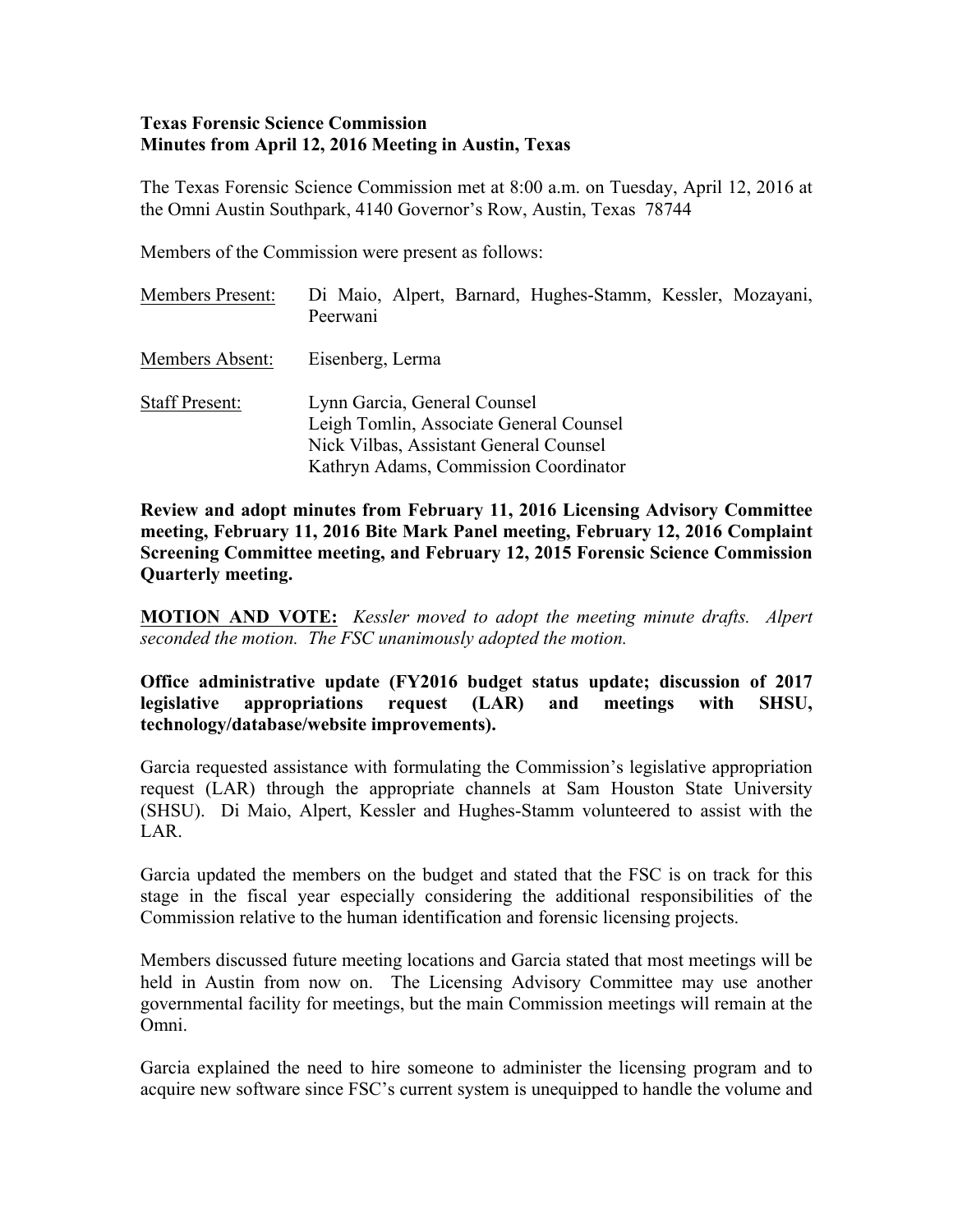security that will be needed. At least 1400 scientists will need to be licensed by 2019. Members discussed functional requirements for new software and decided to start the process of evaluating different software packages and determining licensing fee requirements in the near term.

Peerwani asked about the possibility of moving the Commission to the purview of another government agency. Members and staff agreed that FSC's goal has always been to stand alone, but that has not been possible up to this point. Garcia pointed out that for the FSC to stand alone, an administrator familiar with state rules would need to be hired and built into the budget.

Tomlin explained the logistical and support advantages of being under the purview of SHSU. SHSU provides a layer of accountability by handling FSC's budget and funds. The Commission would need a full time person familiar with state "rules" concerning procurement, travel, accounting, etc.

**Discuss and consider recommendations from complaint screening committee concerning pending complaints and laboratory self-disclosures and all complaints or self-disclosures received through March 28, 2016.** 

# **Disclosure Pending from February 12, 2016**

No. 15.05; DPS—Weslaco (Latent Print)

DPS Weslaco self-disclosed an incident in the laboratory's latent print section where an analyst excluded a suspect who was later identified as the source of a latent palm print.

Barnard reviewed discussion of the case from the last FSC meeting and reasons why it was tabled.

Brady Mills, DPS Deputy Assistant Director, updated the Commission on the progress of DPS's ongoing internal investigation and case evaluation. Eleven cases were submitted for re-evaluation and the laboratory has completed three so far with no findings of irregularities.

The review should be concluded before the next Commission meeting unless DPS receives more additional requests for re-evaluation from submitting agencies.

**MOTION AND VOTE:** *Alpert moved to table the disclosure and keep the case open until the next commission meeting. Hughes-Stamm seconded the motion. The FSC unanimously adopted the motion.*

Disclosures Received as of March 28, 2016

No. 15.04; DPS—Abilene (Controlled Substance)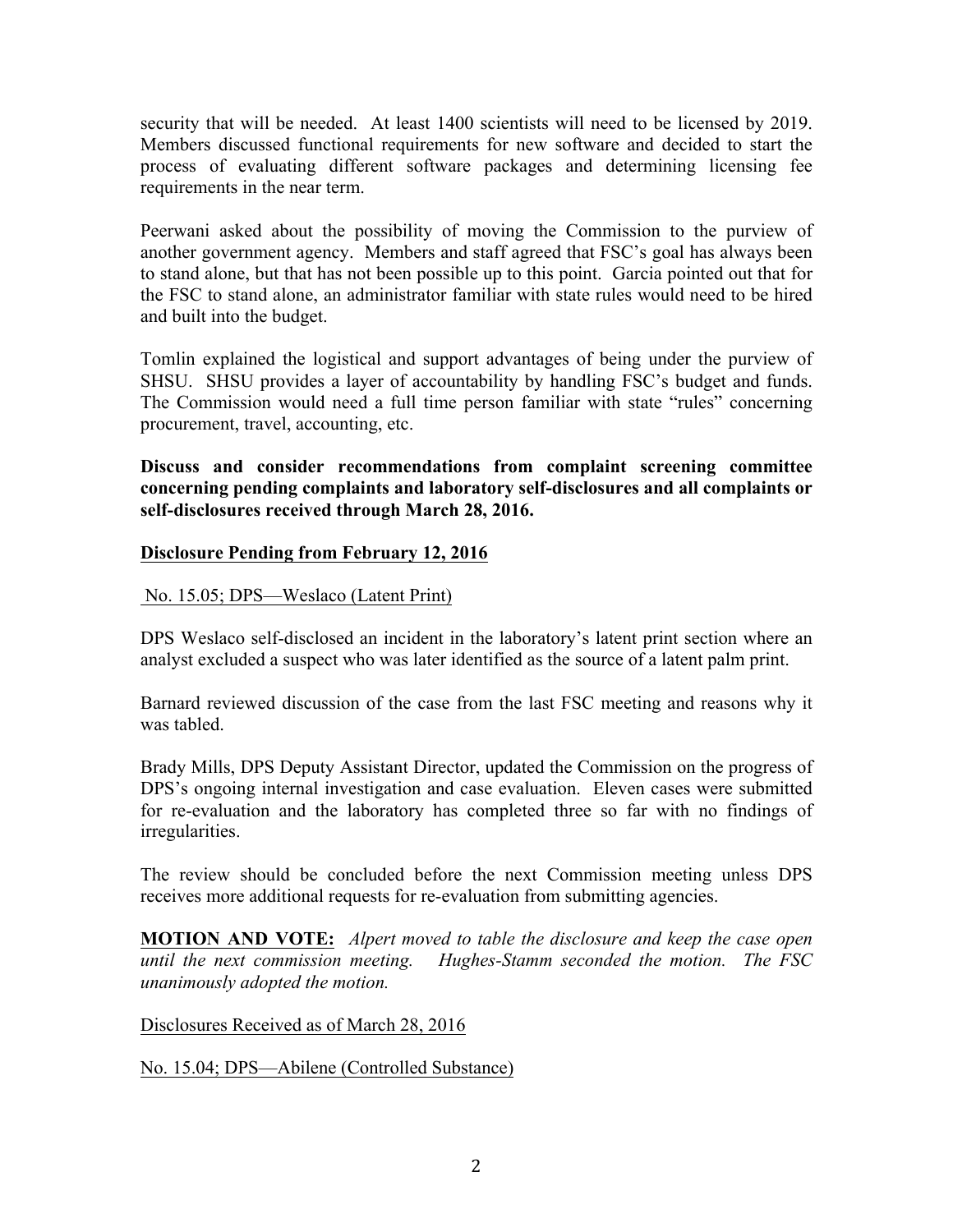DPS Abilene self-disclosed an incident in the laboratory's controlled substance section where the laboratory manager allegedly tampered with and stole drug evidence from 14 cases stored in the laboratory's evidence vault.

Barnard explained the lab manager resigned and was indicted by grand jury for theft of hydrocodone. Mills provided an update on DPS's internal investigation. A team from Lubbock was sent to investigate the incident after DPS was notified in July of 2015. The Texas Rangers and Inspector General were also called in to assist.

Mills provided an update on the case and gave specifics on actions that the lab has taken and new policies and procedures that are being implemented. The lab has a new manager who has ensured the laboratory knows exactly which items were stolen. The District Attorney has been notified of affected cases. DPS has implemented a Quality Action Plan but no report has been generated yet. Alpert asked why the pending criminal case was affecting writing final report and presenting it to the Commission. Mills explained that material related to the QAP is being used as evidence in the pending criminal case and lab personnel may be called as witnesses.

Alpert asked if there was a gap in finding the missing evidence. Mills pointed out that lab managers are the persons depended upon to oversee the labs; in this case the manager was the problems so there was definitely a gap in the system. The laboratory services about 30 counties. Garcia suggested notifying the Texas District and County Attorney's Association since so many counties were involved.

**MOTION AND VOTE:** *Barnard moved to table the disclosure and keep the case open to give the lab time to complete the quality action report. Mozayani seconded the motion. The FSC unanimously adopted the motion.*

Complaints Received as of March 28, 2016

No. 16.07; Douthit (SWIFS, Ballistics)

Inmate Shannon Douthit filed this complaint alleging, among other general allegations of police misconduct, that SWIFS firearms examiner Allan Jones was unqualified to conduct the testing in his case and the laboratory failed to test certain hair and blood evidence taken from the crime scene.

Dr. Barnard recused himself from this complaint due to his position at SWIFS.

**MOTION AND VOTE:** *Alpert moved to dismiss the complaint as it does not state a claim of negligence or misconduct regarding forensic analysis but rather makes general allegations and the case occurred prior to enactment of lab accreditation program. Peerwani seconded the motion. The FSC unanimously adopted the motion.*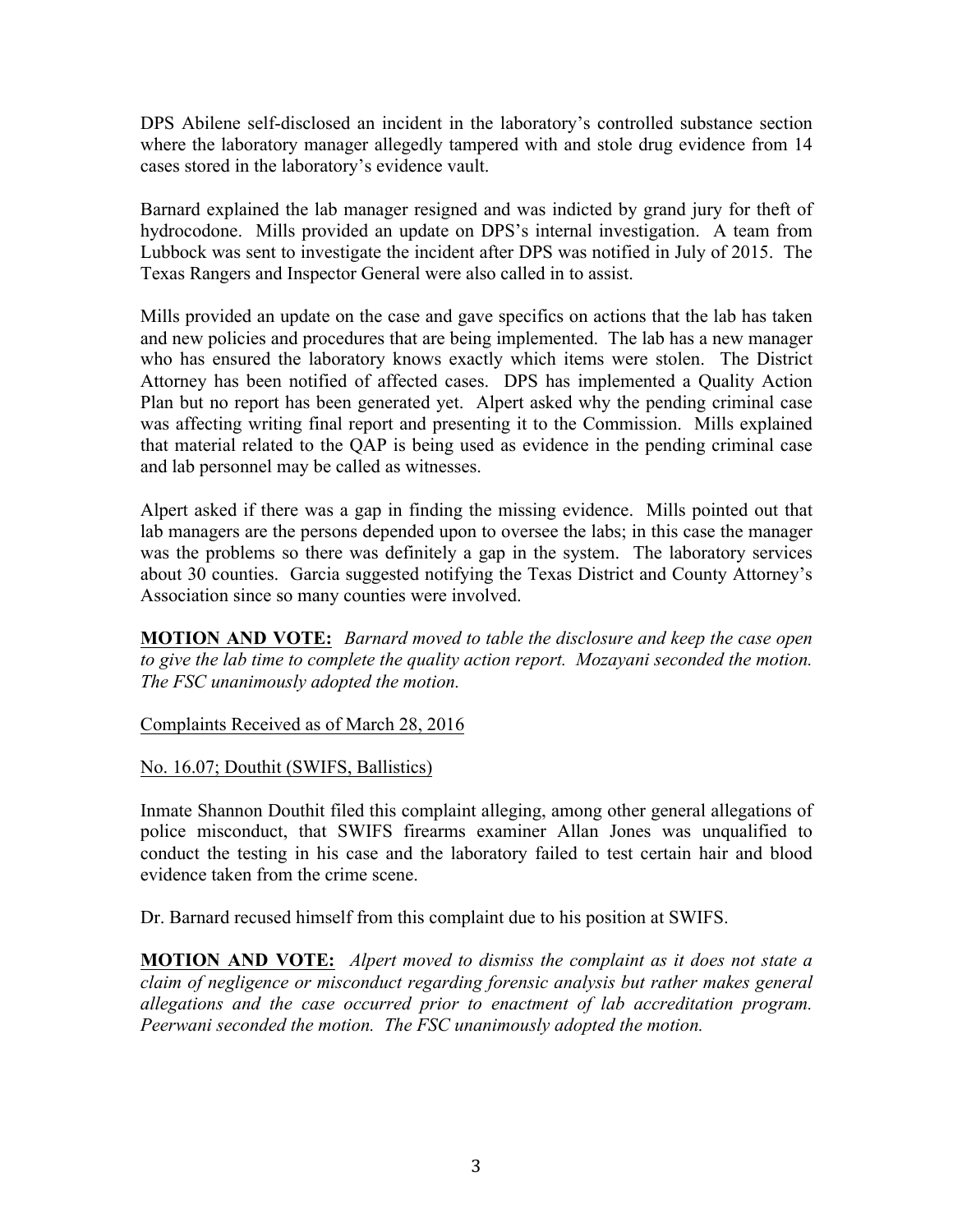## No. 16.09; Kujala (Fort Worth Police Department Crime Lab, Firearms/Toolmarks)

Victoria Kujala, a former Fort Worth Police Department firearms examiner, filed this complaint alleging laboratory management tampered with the examiner's casework and engaged in unethical/harassing behavior in the firearms section of the laboratory.

Barnard stated the CSC's view that additional information is needed, such as whether ASCLD/LAB was notified of the missing evidence. Garcia read a response to the complaint in the form of a letter from a Fort Worth City Attorney. Barnard stated that the letter did not adequately address all the issues that need to be reviewed in this case, especially the month-long delay from when the case was originally analyzed to the discovery of missing evidence.

Members discussed questions about the root cause analysis performed in the case including: how it was done; how the conclusion was drawn that the missing evidence was attributable to the actions of a single examiner; and whether the incident was reported to the lab's accrediting body. Garcia will call the accrediting agency about this case. She also pointed out the decision early on was not to do a corrective action report (CAR), which raises questions about the laboratory's understanding of the purpose of a CAR.

**MOTION AND VOTE:** *Barnard moved to table the complaint and direct FSC staff to obtain additional information relative to the case. Alpert seconded the motion. The FSC unanimously adopted the motion.*

# No. 16.10; Hayes (McClennan County, Laboratory Unknown, Blood Sugar Test)

Inmate Charles Ray Hayes filed this complaint alleging McClennan County law enforcement officials falsely arrested and convicted him of driving while intoxicated because a blood sugar test given to him at the hospital after the arrest registered "82," and had he been intoxicated at the time the number would have been higher.

Garcia asked how blood sugar and blood alcohol are related. Medical and scientific experts on the Commission expressed agreement that they are unrelated.

**MOTION AND VOTE:** *Barnard moved to dismiss the complaint for failure to make any allegations of negligence or misconduct in forensic analysis. Hughes-Stamm seconded the motion. The FSC unanimously adopted the motion.*

### No. 16.11; Hicks (Child Assessment Center—Houston, Susan Odhiambo, Forensic Interview)

Inmate Leonard Charles Hicks filed this complaint alleging Child Assessment Center— Houston forensic interviewer Susan Odhiambo failed to follow proper protocol in conducting her interview with the child victim, and the Texas Mental Health Center Rosenberg gave the child drugs and a false diagnosis that led to Hicks' conviction.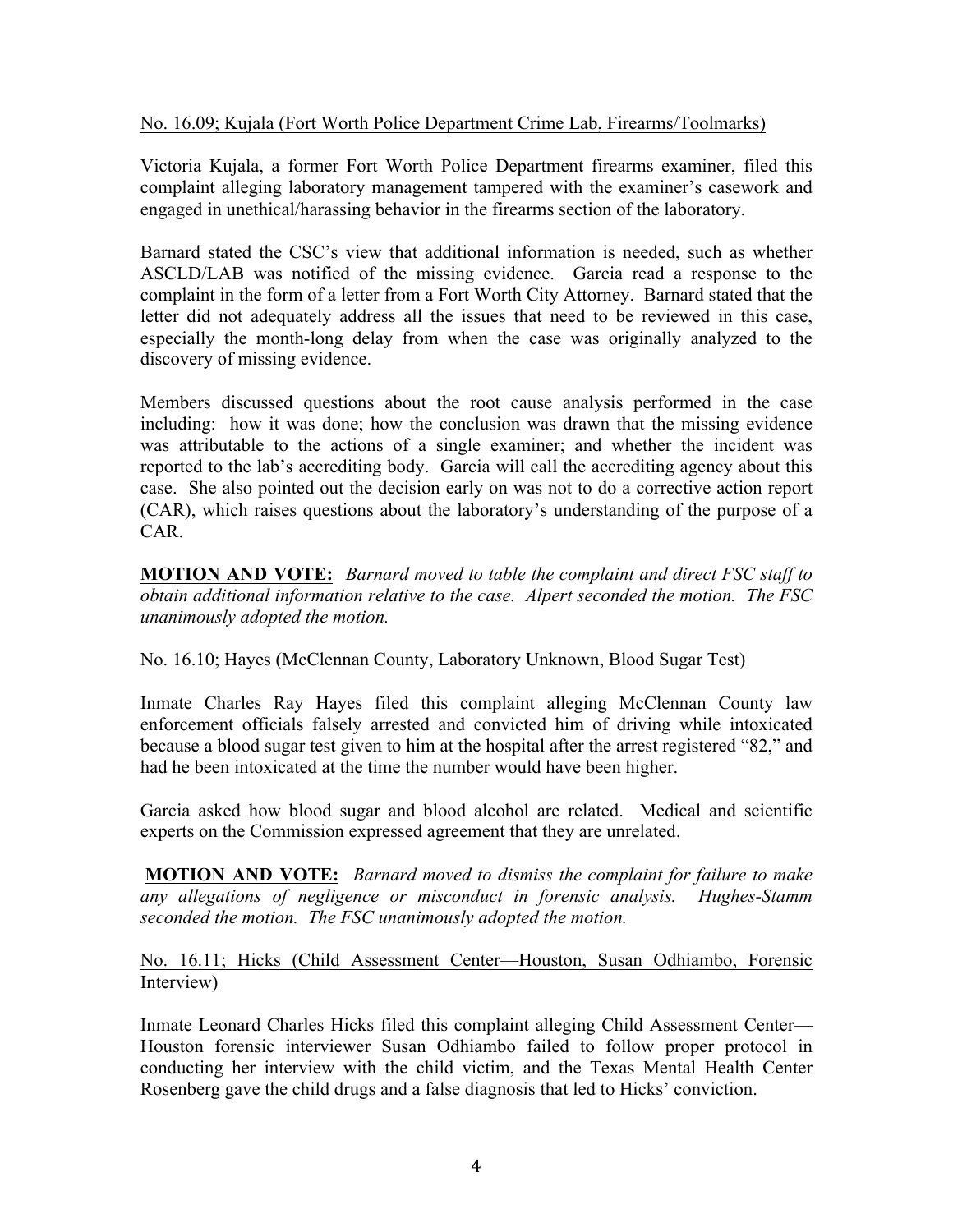**MOTION AND VOTE:** *Barnard moved to dismiss the complaint for failure to make any allegations of negligence or misconduct in forensic analysis by an accredited laboratory. Peerwani seconded the motion. The FSC unanimously adopted the motion.*

## No. 16.12; Anonymous (Houston Forensic Science Center, Toxicology)

This complaint was filed anonymously and alleges that a Houston Forensic Science Center analyst's error resulted in contamination of one of two vials of blood taken from a defendant with no notice provided to the defendant, and the same incident happened in two other (unidentified) cases where no notification was provided to the defendant or the District Attorney.

Barnard stated that the CSC recommended presentation of this case to the full Commission for discussion. The incident occurred on May 28 and was not reported to the Harris County DA's office until late July. A CAR was not issued until November 16 only after similar incidents happened 2 more times.

The City of Houston Office of Inspector General determined the incident's main cause was failure of toxicology section manager to promptly report the original error to the lab manager. Garcia read the OIG's conclusion that no professional negligence occurred. Di Maio pointed out that no erroneous reports were issued as a result of the lab's errors.

Dr. Peter Stout, who was also present at the CSC meeting, was present to answer questions.

Alpert pointed out that the lab took ownership of the errors and acknowledged that certain language in the corrective action documentation such as the sample "became unsuitable" is inadequate to describe the facts of the situation.

Attorneys present discussed the issue of notification. Alpert expressed the view that most prosecutors would want to know as soon as possible that a specimen was tainted and that the last specimen had to be utilized. There was general agreement that the notification process needs improvement. Inger Chandler from the Harris County DA's office expressed concern about the timeline for notification of attorneys especially where a defendant is in custody.

Peerwani explained the need for obtaining two vials of blood. Not only would there be an extra specimen in case of contamination, but if a defendant wanted to have his/her own testing done a second specimen would be available.

Alpert asked for clarification that the incident was not reported until the same mistake occurred two more times—he wanted to make sure he understood exactly what happened with regard to the delay in reporting.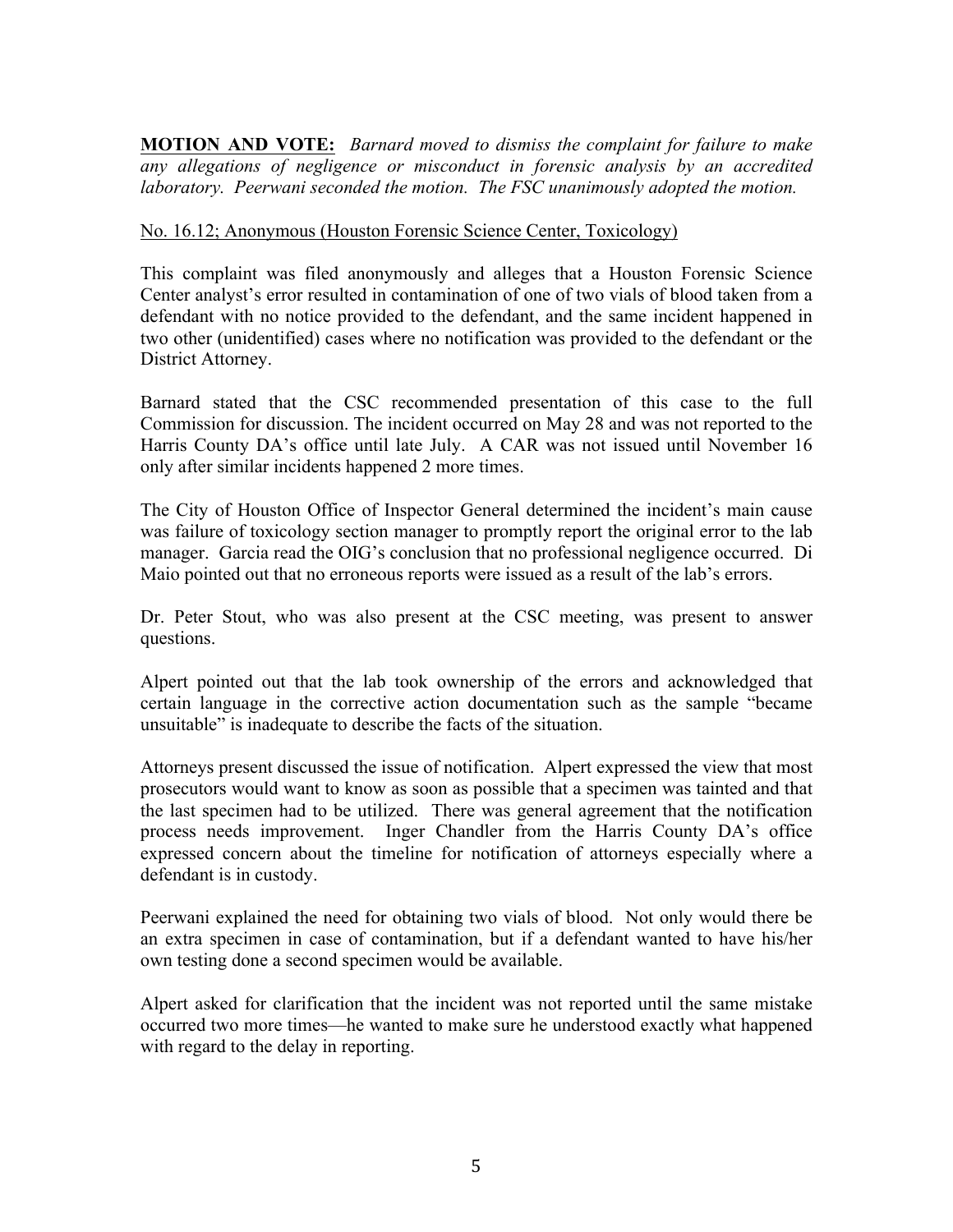Dr. Peter Stout from HFSC explained that this incident happened about 8 weeks after he joined the management team. He believes the initial incident would have been trivial had it been handled correctly in the first place. Corrective action has been taken and quality manuals are being revised.

Garcia asked to work with Tom Allen and Inger Chandler on providing clarification around when notification to affected parties is necessary and appropriate. He felt the integrity of the laboratory could be questioned in court if it fails to timely report nonconformances and/or uses language to ambiguous language in describing an error or series of errors.

Garcia pointed out that a second anonymous complaint was filed with the FSC shortly before the meeting and is also being sent to the City of Houston OIG.

**MOTION AND VOTE:** *Alpert moved to defer any decision on the complaint so that Garcia work on notification training issues and materials with Tom Allen and Inger Chandler. Barnard seconded the motion. The FSC unanimously adopted the motion.* 

#16.13; Adams (Grapevine Police Department and Tarrant County District Attorney's Office, Crime Scene Video and Blood Alcohol)

This complaint was filed by Laura Jenkins whose son, Roy Adams Jr., was convicted of intoxication manslaughter and sentenced to 12.5 years in prison on August 3, 2005 for driving under the influence of alcohol in Grapevine where he struck Grapevine Police Officer Darren Medlin as he was performing a routine traffic stop. A dams' blood was drawn at the hospital following the accident and ultimately tested at the Tarrant County Medical Examiner's Office, indicating a .11 blood alcohol content.

In her complaint, Ms. Jenkins alleged Grapevine Police Officer Deana Ramsour tampered with the dash cam video recorder footage and provided false statements that led to the conviction of her son. Ms. Jenkins also provided an affidavit from alleged expert Herbert Joe, who concluded in his report the dash cam footage was "edited and altered."

Ms. Jenkins also alleged that Tarrant County Assistant District Attorney Richard Alpert subverted the Euless Police Department's blood draw policy by directing her son's blood specimen to the Tarrant County Medical Examiner's Office instead of the Texas Department of Public Safety so the blood alcohol content could be altered to show her son was intoxicated. Ms. Jenkins believes her son's accident was due to a seizure and not his intoxication.

FSC staff recommended dismissal as there were no allegations of negligence and misconduct in forensic analysis but rather general allegations of evidence tampering, police and prosecutorial misconduct. Garcia pointed out that the allegation against a police officer with respect to the dash cam video was not a complaint concerning forensic video analysis. The FSC has no jurisdiction over allegations of police misconduct. There was also a blanket allegation of tampering with a blood sample by the TCME's office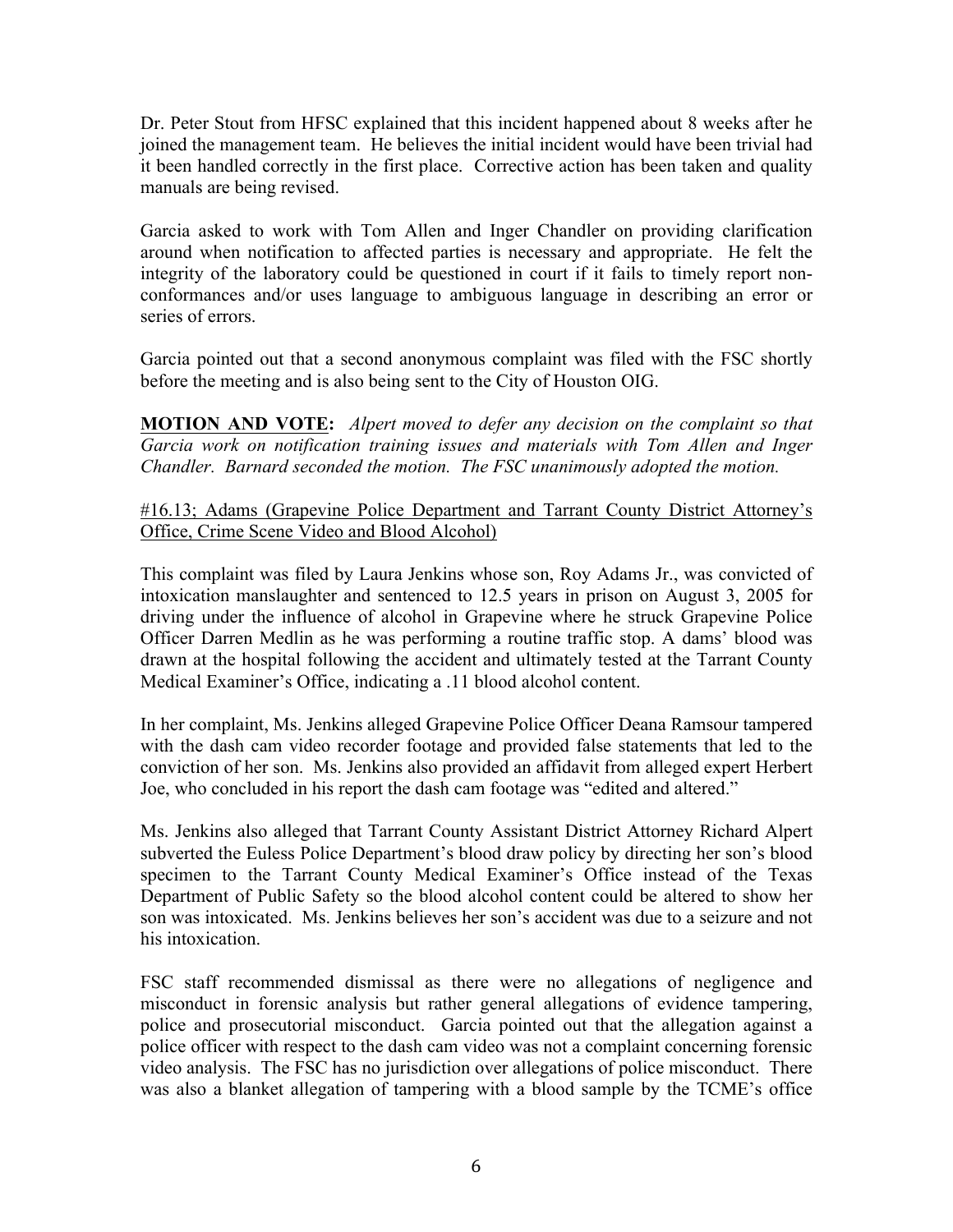with no support for the claim. The question of whether the complainant had a seizure behind the wheel is medical and not anything the Commission has jurisdiction over.

**MOTION AND VOTE:** *Barnard moved to dismiss the complaint due to lack of jurisdiction but refer the case to the innocence clinics. Kessler seconded the motion. The FSC unanimously adopted the motion.*

Laura Jenkins gave public comment. Her son has been up for parole 5-6 times and has always been denied. She read from the sheet documenting his last parole hearing. She described many good qualities of her son and repeated her accusations of misconduct by government representatives in the case.

# # 16.16; Lenox (DPS (Garland), Blood Alcohol and Urine Test)

Inmate Robert W. Lenox filed this complaint alleging a DPS trooper and DPS Garland and/or Austin laboratory employees falsified reports confirming Lenox had amphetamines and marihuana in his system at the time of an auto accident that lead to Lenox's conviction for aggravated assault with a deadly weapon. He also alleged that reports of drugs found in his possession were falsified, and that the only drugs in his possession at the time of his arrest were prescribed by his doctor.

**MOTION AND VOTE:** *Barnard moved to dismiss the complaint because it made no allegations relative to a forensic analysis but rather contained general allegations of falsified reports. Mozayani seconded the motion. The FSC unanimously adopted the motion.* 

Members briefly discussed possible additions and changes to the Complaint Screening Committee in light of Dr. Eisenberg's extended absence. Peerwani and Mozayani volunteered for positions on the committee. Barnard was selected as the new committee chairman.

**MOTION AND VOTE:** *Alpert moved to accept Peerwani and Mozayani as new members of the CSC and to elect Barnard as the new committee chairman. Kessler seconded the motion. The FSC unanimously adopted the motion.* 

**Discuss status and any updates for crime laboratory accreditation program, including review and discussion of forensic disciplines previously exempted by DPS and Attorney General Opinion request regarding reporting requirements for unaccredited disciplines under Texas Code of Criminal Procedure article 38.01.**

Garcia discussed questions regarding exempt forensic disciplines and suggested the Commission revisit the list generated by DPS. She pointed out that someone had to actually file for an exemption in the discipline with DPS at some point. Mills stated that there are packets of information at the DPS available for review that contain applications for exemption and supporting documents enumerating the reason(s) for granting the exemption.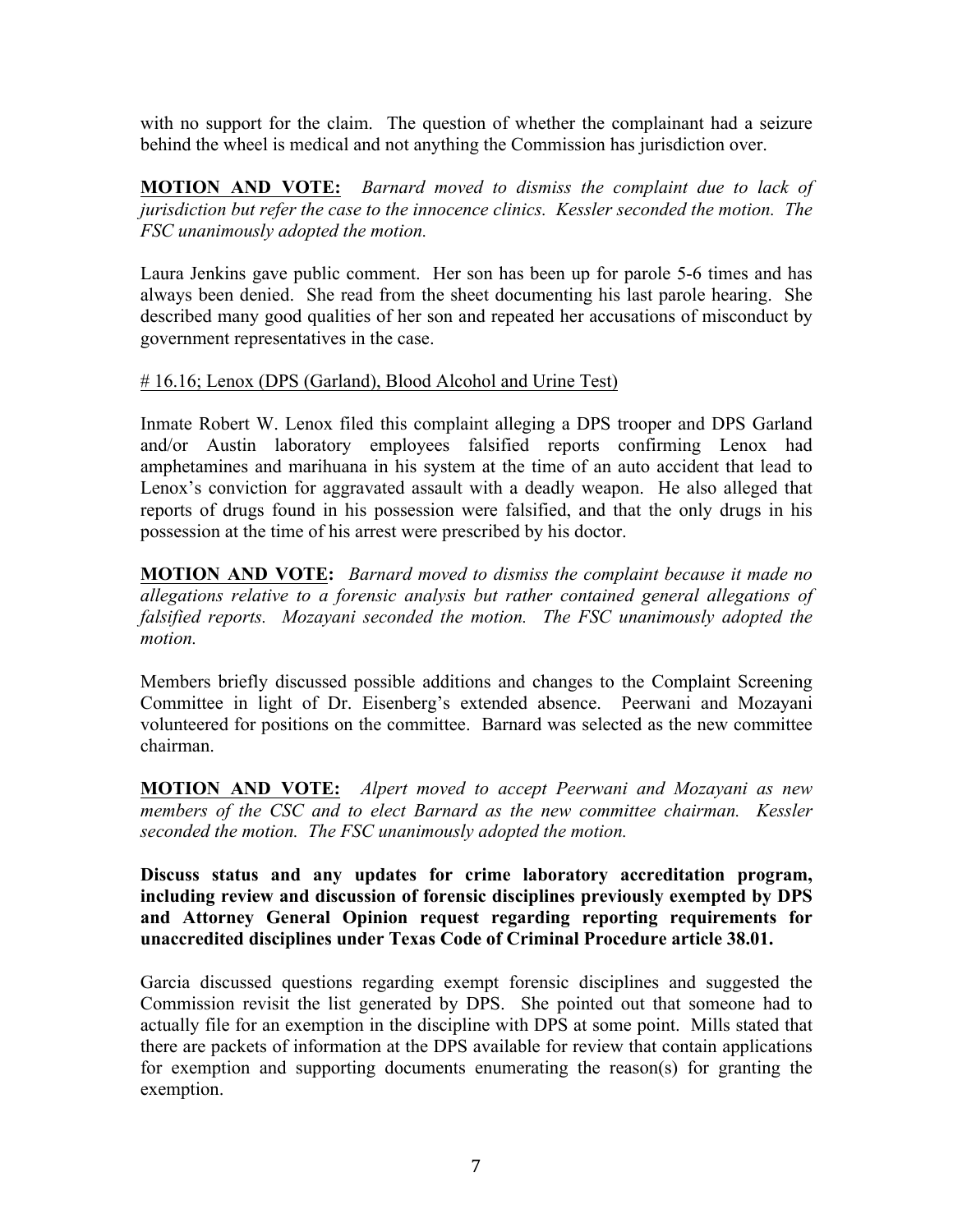Garcia suggested seeking advice from the Attorney General's office concerning actions that should be taken with regard to disciplines not the exemption list. She explained that she wants to seek guidance regarding the statutory bases on which the FSC can grant exemptions. Di Maio suggested adding new category for disciplines such as bite marks. He clarified he was referring to disciplines that are on questionable scientific footing and have no accrediting agency. Alpert pointed out the FSC might need to take on the responsibility of vetting these disciplines.

Garcia explained she would like for the AG opinion request to include the question of what authority the FSC has to decide whether or not a particular discipline should be accredited or exempt.

Peerwani asked members their thoughts on inviting people from exempt disciplines to address the Commission concerning why they should be exempt from accreditation. Garcia explained that the Commission's legal authority should be clearly defined by the AG before that type of action is taken and suggested that obtaining DPS's packets and determining whom to contact in these disciplines would be a good start to the project.

Kessler related his belief that an important task for the Commission is to create a category of disciplines for which the underlying scientific basis needs to be justified. Alpert agreed and said there are some disciplines in which the Commission can be proactive. Members agreed to allow Garcia to pursue seeking advice from the AG's office with regard to unaccredited disciplines.

#### **Discuss licensing advisory committee progress and updates, including presentations from certification bodies, scheduling of additional meetings and next steps.**

Hilbig gave a summary of yesterday's Licensing Advisory Committee ("LAC") meeting including presentations from several outside agencies that were very helpful to the LAC. The LAC decided to meet monthly as members felt that they could not accomplish all that needs to be done with only quarterly meetings. The LAC will have full day meetings in May and June and must be prepared to report progress to the Legislature sometime between January and May 2017. Garcia said she expects the report to be ready in the February to March timeframe. Alpert pointed out the LAC's needs will affect Commission budget review. Hilbig reported the LAC is concluding the informationgathering phase and is ready to move to action. The examination prong was more time consuming than anticipated. Peerwani mentioned conducting a survey in the state with regard to fees for licenses charged by other agencies. DiMaio suggested looking at the nursing profession. Overall, the committee members feel the need to increase the pace of their work.

**Discuss Rio Grande Identification Project progress, including teleconferences and collaboration efforts with EAAF, UNT, pathologists and medical examiners (Farley, Stern, and Peerwani), status of comparison of EAAF reference samples to UNT local databank, execution of MOU with instruction and requirements about crossreferencing samples between BODE (which houses EAAF DNA databank) and**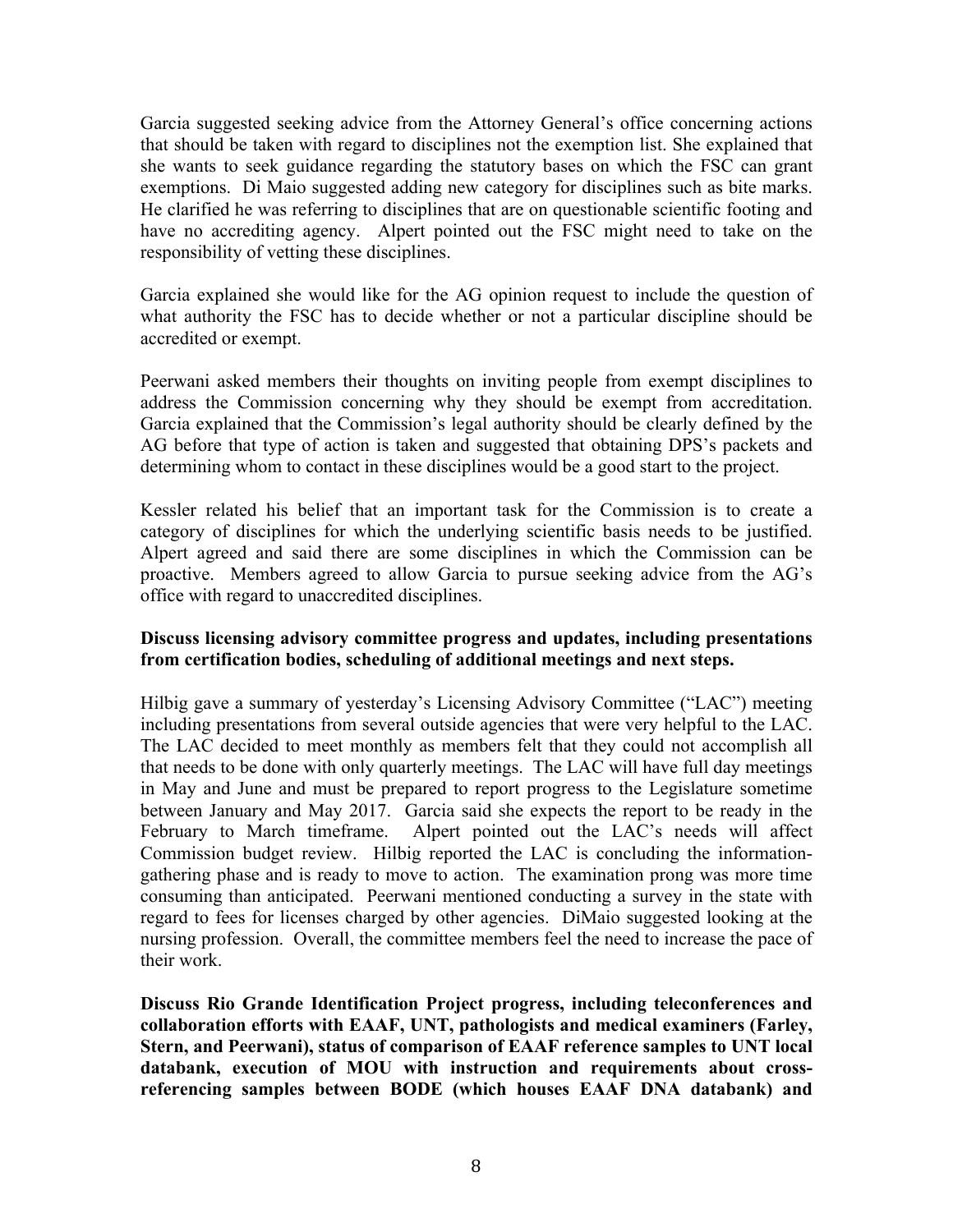## **UNT's local databank of missing person samples, organization of future collection of reference samples in each country to be submitted by an investigative agency that satisfies federal requirements, recent NAMUS meeting hosted by NIJ, and other next steps.**

Hughes-Stamm provided an update on the status of the project, including a draft Memorandum of Understanding for searching existing reference samples and a meeting called by the National Institute of Justice which she attended as a representative of the Commission along with other stakeholders in Texas, California and Arizona. Attendees discussed the many challenges in efficiently and effectively identifying human remains in border regions.

Garcia speaks to the complexity of this project, which involves the FBI, the state CODIS administrator, the University of North Texas Center for Human Identification, human rights group, justices of the peace and medical examiners among other interested parties.

#### **Update from Texas Association of Crime Laboratory Directors**

There was no one in attendance at this meeting to provide an update from the TACLD.

#### **Update on Retrograde Extrapolation Education Project.**

Alpert discussed the attendance of two individuals from Tarrant County to a national conference on the subject. He confirmed that other states besides Texas are interested in education on the subject, but it is still a work in progress and he expects to have more to report by the next Commission meeting.

# **Update from Hair Microscopy Panel, including notification recommendations, finalization of notification letters and communication of same to stakeholders; update on transcript review.**

Garcia reported there are no notification cases at this time; Latham & Watkins reviewed 5 transcripts and recommended no notification. The team agreed that attorneys are eliciting testimony that is not faithful to the analyses and recommendations will be made about this issue. Judge Hervey asked that the team pay close attention to this. Transcripts are still being reviewed and no decision has yet been made with regard to how much longer this project will go on and if a more targeted approach should be taken.

Currently about 30 transcripts have been reviewed and 40% of those have received notification. Garcia explained the scope and process used in the project.

Vilbas stated that some cases will fall out of consideration for various reasons (*e.g.,* the transcript was unavailable even after extensive efforts to locate it); 80 cases have been submitted but not all will have records available. Di Maio asked about how many total hair cases there are. Di Maio concluded that there are 3,000-4,000 thousand total cases; 700 cases will have been reviewed by the end of the Commission's sampling process.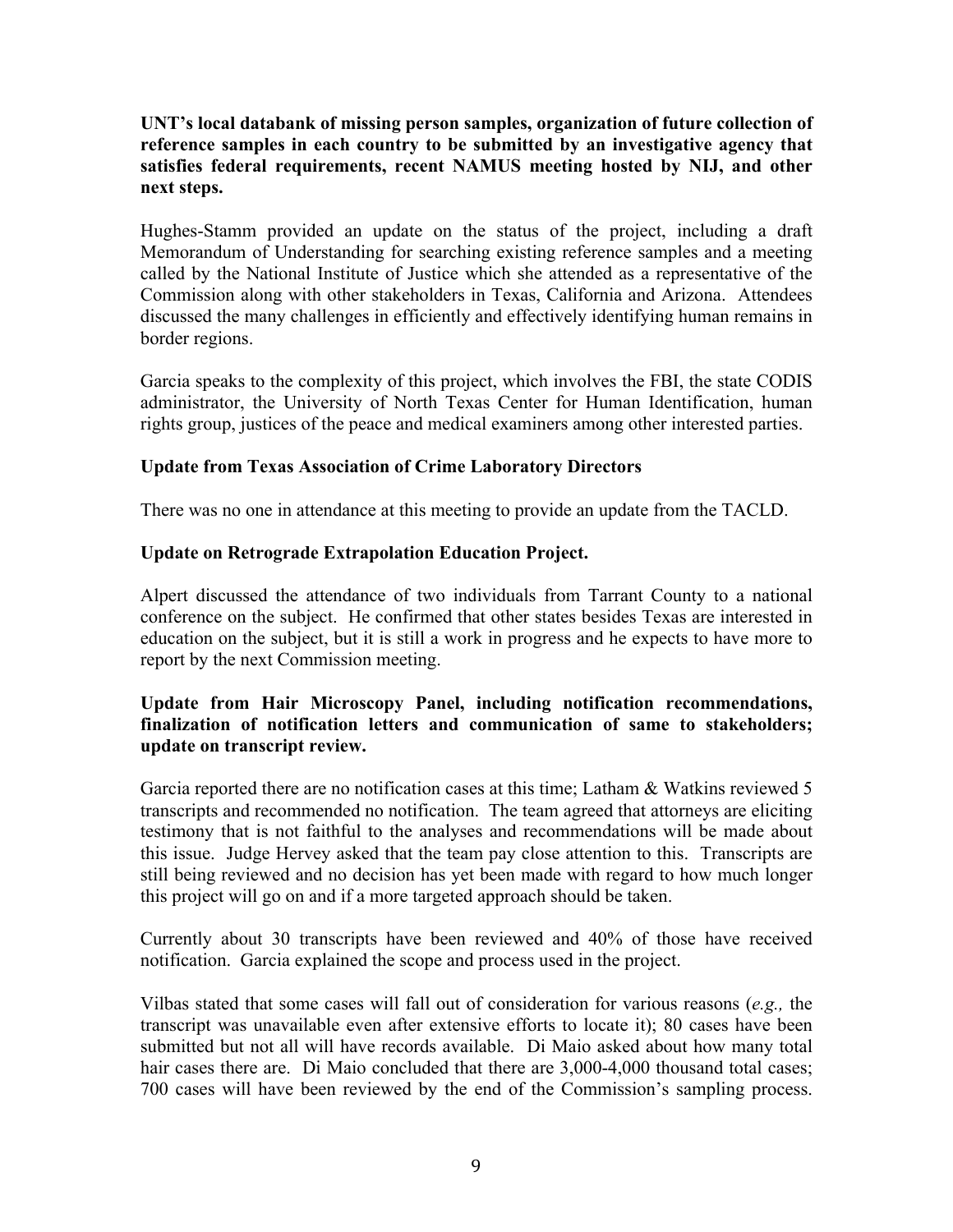For a case to be reviewed, there must have been a conviction and the transcript must be made available. Garcia pointed out that the Commission needs to decide what action will be taken based on the results of the reviewed transcripts.

Garcia asked what action would be taken in notification cases where a defendant is deceased. Roady relayed the discussion and conclusions of the review team and members of the Commission agreed notification is not feasible for cases in which the defendant is deceased but that the case analyses may be included in the final report which will be made public.

# **Update from Blazek (SWIFS–Firearms/Tool Marks) #14-08 investigative panel, including deliberation, review and adoption of final investigative report.**

Garcia reviewed the facts and background of the case and Murdock's findings and recommendations. Commissioners considered the draft report in this matter via overhead projector including factual assessment, root cause analysis and corrective action including a model training program, recommendations, observations and findings in detail. Commissioners discussed the importance of viewing the mistaken identification as a systemic quality control breakdown and not just an error by an individual examiner.

**MOTION AND VOTE:** *Alpert moved to accept and publish the draft Final Report with the discussed revisions. Hughes-Stamm seconded the motion. The FSC unanimously adopted the motion. Barnard recused himself from deliberation on this item.*

# **Update from Bell County (Forensic Video Analysis) #14-01 investigative panel, including deliberation, review and adoption of final investigative report.**

Barnard reviewed the original complaint and reminded members that forensic video analysis is not an accredited discipline so the Commission's jurisdiction is limited to observations regarding integrity and reliability, best practices and other recommendations. Garcia reviewed the draft report in detail via overhead projector. Barnard gave a reminder that the Commission will not render an opinion on the guilt or innocence of any person.

Garcia explained that NIST's Organization of Scientific Area Committees is currently in the process of developing standards for this discipline. There currently is no accreditation requirement in Texas. The FSC's report reflects the current state of the field. Garcia discussed current programs that incorporate forensic video analysis and also stated that the more pervasive digital media becomes the more criteria is needed to guide the community. Members agreed should be a reasonable margin of error among results between analysts regardless of the methodology used. The wide discrepancy among analysts' conclusions in this case was concerning.

Barnard asked for public comment and Paul McWilliams from the Bell County DA's office addressed the Commission. He relayed his understanding from the State's expert technological changes from 2009-2015 accounted for differences in the expert's reports.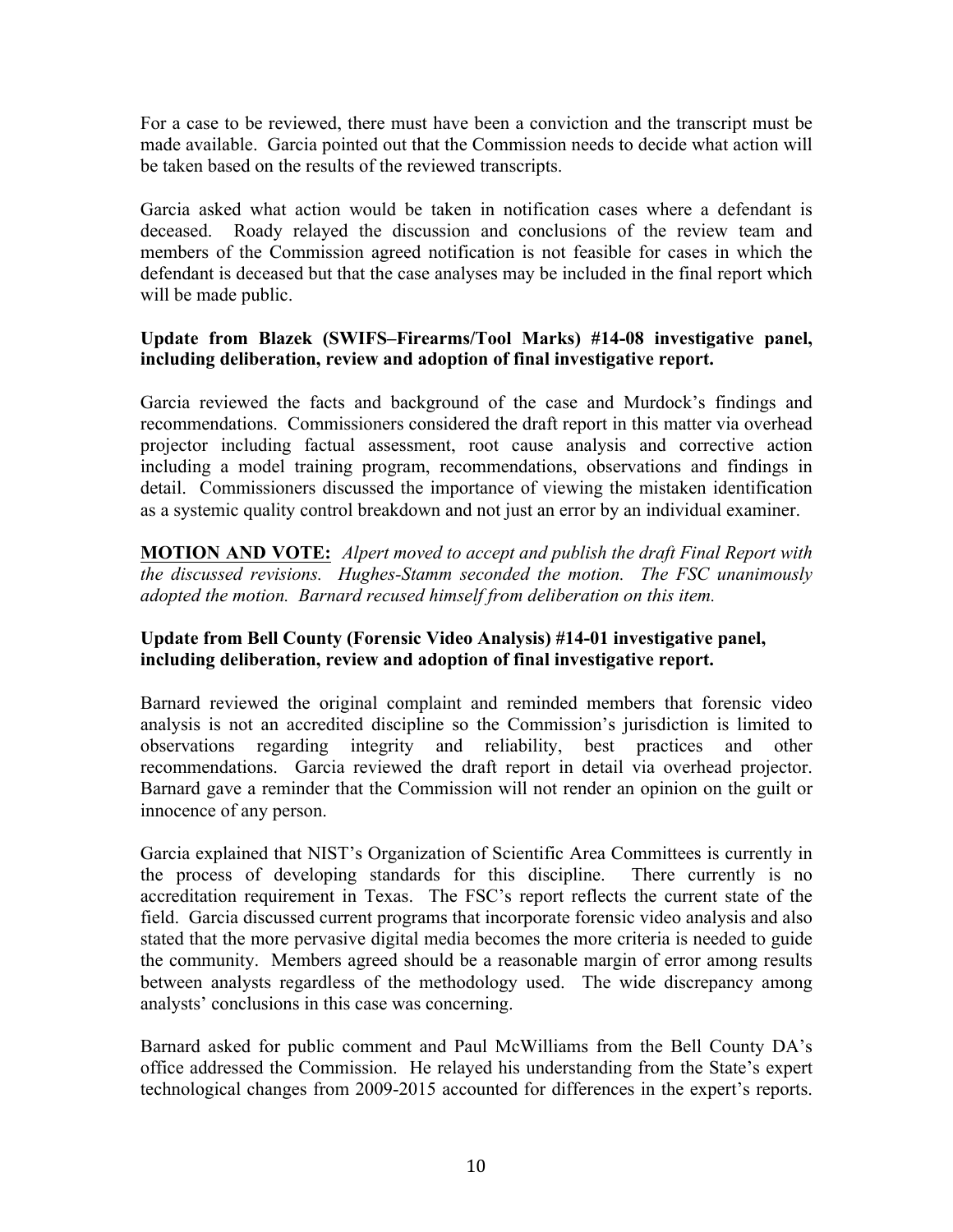He explained Mills' critique of the Fredericks report and stated that the information has been provided to Powell's writ attorney.

**MOTION AND VOTE:** *Kessler moved to accept the draft Final Report with the discussed revisions. Alpert seconded the motion. The FSC unanimously adopted the motion.*

# **Update from Bite Mark Panel (Chaney–National Innocence Project) #15-07, including deliberation, review and adoption of interim investigative report.**

Garcia reviewed the Commission's draft Final Report on bite mark evidence, including assessment of the research and recommendations. Commissioners discussed the report and findings in detail including deliberations from the work of the Bite Mark Panel.

**MOTION AND VOTE:** *Alpert moved to accept the draft Final Report. Peerwani seconded the motion. The FSC unanimously adopted the motion.*

# **Status of DNA Mixture Interpretation Review, including:**

- **a. Laboratory progress—protocols, case reviews and training, including presentation by Dr. Bruce Budowle;**
- **b. Update from April 11, 2016 DNA Mixture Interpretation Subcommittee on Notification meeting;**
- **c. Training for lawyers and scientists; and**
- d. **Status of case review, including collection of DNA review forms, triage of cases and any expected retesting thus far.**

Dr. Bruce Budowle joined the meeting via Skype to discuss his observations stemming from his review of state crime lab protocols. The laboratories were very willing and receptive of his observations and integrated those observations in their protocols. Common issues regarding allele dropout and other stochastic effects were identified and addressed by the laboratories.

Garcia described notification procedures relative to the DNA mixture case review including expected case volumes and the process for triaging cases. Public comment was received from Elected District Attorney Jack Roady and Assistant District Attorney Inger Chandler regarding their experiences identifying cases in their jurisdictions.

Garcia related an issues that came up in the subcommittee meeting regarding whether labs outside Texas that do work in the state should undergo the same protocol review as Texas labs. Members agreed that all labs should be reviewed regardless of their physical location if they perform DNA analysis in Texas criminal cases. Garcia and Tomlin will contact out-of-state labs and let them know about the DNA protocol review.